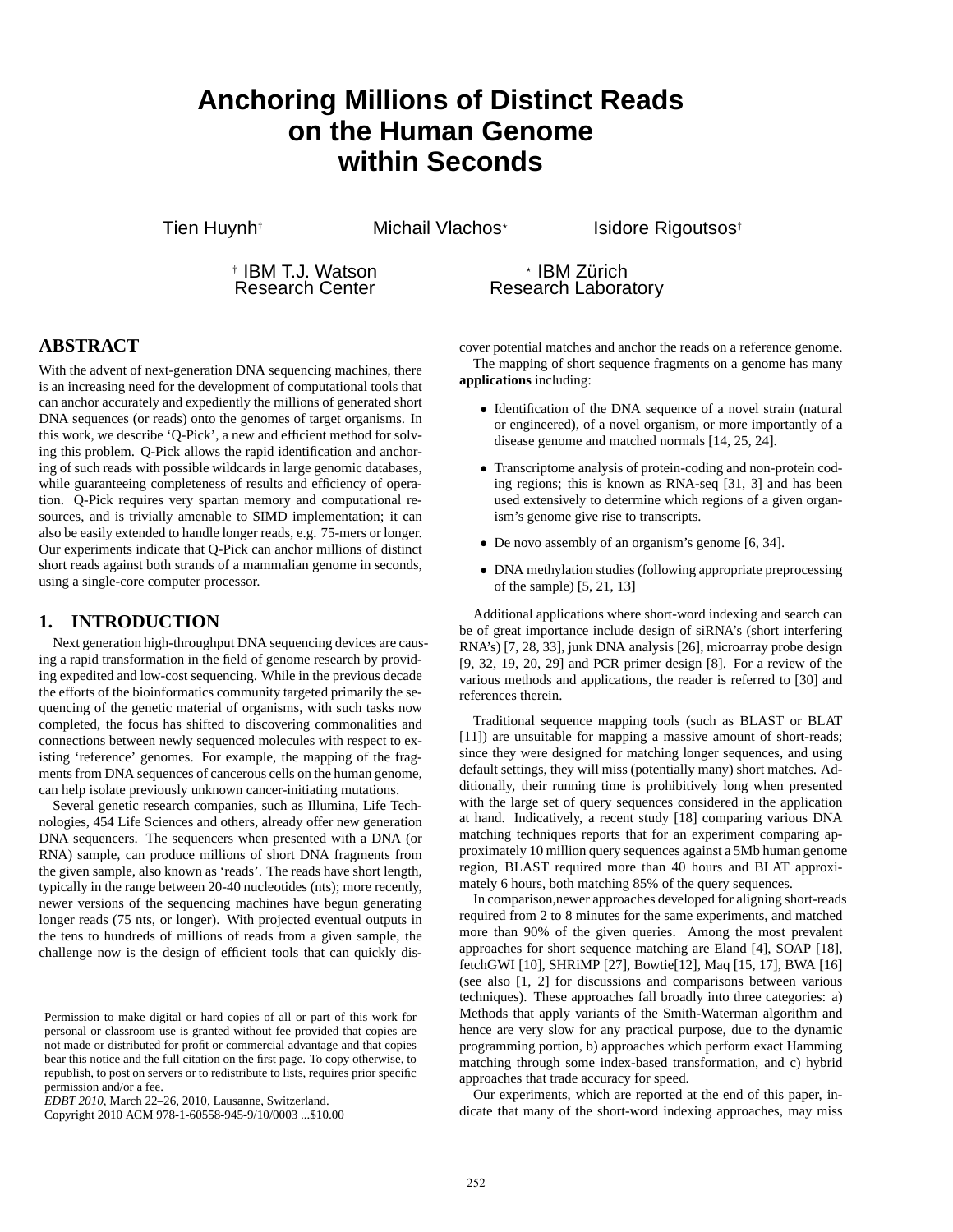a number of potential matches in an effort to create a fast indexing scheme. The approach that we present in this work alleviates various shortcomings of previous efforts into a methodology that is both *fast* and *complete*. Our technique code-named Q-Pick (which stands for Quick-Pick), exhibits the following desirable characteristics:

- 1. it is external memory based and requires a minimal memory footprint. In our experiments, many competitive approaches surpassed the limits of the available memory for large data instances; however this was never observed for our methodology.
- 2. it does not require a large computer cluster or multi-core CPU to operate efficiently. Outstanding performance can be achieved even on a single-core/single-processor computer. Additionally, due to the program design its operations are easily amenable to massive parallelization.
- 3. it permits the rapid identification of matches and anchoring of corresponding reads, with millions of distinct short sequences being matched in seconds or minutes. Notably, Q-Pick is *flexible* in that it supports both exact and wildcard matches.
- 4. it guarantees completeness of the reported results, i.e. no candidate matches are missed; *all* locations where a read can be anchored, given the user specific settings, are reported. In the experimental section we demonstrate the extend to which competing approaches miss numerous *bona fide* hits, with some techniques missing as many as 50% of the matching genomic locations.

In the upcoming sections we provide more technical details about the inner-workings of our solution. Finally, in the experimental section we include a thorough comparison of Q-Pick against many of the prevalent short-read mapping algorithms.

# **2. DESCRIPTION OF Q-PICK**

## **2.1 Overview**

Q-Pick is a new and highly optimized approach to performing very efficient matching of massive collections of potentially distinct sequence fragments (DNA or RNA) containing wildcards against very large genomic sequence databases. Based on our experiments and surveying the relevant bibliography, our method offers a uniquely competitive solution for matching short as well as longer reads. Q-Pick 's exceptional performance is achieved through the following technical contributions:

- **Data compression** through bit packetization. By exploiting the short DNA alphabet (4 letters), several sequence symbols can be compacted into a single computer word. Exploitation of 64-bit computer architectures can enhance even further the data packetization ratio.
- **Fast, bitwise comparison** between chunks of DNA sequences is possible by exploiting effectively the bit packetization. Multiple DNA symbols can be compared simultaneously using fast bitwise comparisons. The code is highly optimized to work with bit data representations, lending to the use of high throughput bitwise operators (left and right SHIFT, bitwise AND, OR, etc.).
- **Simplicity of implementation** through efficient joins of hash tables. Even though there exist advanced data structures, for search and storage, offering promising asymptotic bounds, e.g. suffix-trees, in practice the complexity of their implementation typically penalizes their performance thus limiting their realworld usefulness. Recently proposed suffix-trees approaches,

such as Trellis [23], still still require large amounts of indexing space and cannot be used. Q-Pick is designed primarily with easiness of implementation in mind, allowing our contribution to be easily replicated.

• **Data pruning** is achieved through highly effective hashtable joins. Instead of sequentially scanning the whole genomic database for matches, the data are preprocessed and sequences sharing the same hash key (sequence prefix) are stored into the same hash bucket (clustered). A similar procedure is followed for the query patterns. Therefore, the search is essentially accomplished as a *hash join* that concentrates only on sequences that fall into hash buckets with the same key. This feature reduces significantly the runtime, by eliminating unnecessary comparisons, guiding very efficiently the search process. Finally, it is important to stress that the hashtable construction (an off-line step for the reference genome) is generally easily amenable to parallelization, if further performance improvement is deemed necessary.

Our dual hashtable index structure is partially inspired by the *spatial hash join* work which appeared in the database literature [22]. There, when joining two spatial datasets a spatial (R-tree) index is created on one of the datasets and the second one is only probed on the corresponding R-tree 'hyper-rectangles' that each point belongs to. Similarly, in our case, a static index is created off-line on the reference 'human' genome sequence (e.g. human, mouse, etc.) onto which the short sequence fragments will be anchored. A second index is created 'on-the-fly' given the aggregation of the short-reads. Finally, the equivalent hash buckets from the two indices (static and dynamic) are compared and the matching positions are reported. Additional optimizations that exploit the nature of the application, such as the short DNA alphabet, have been incorporated in our setting, leading to an exceptional search performance.

Figure 1 summarizes the various steps followed by Q-Pick . The left side illustrates the process for creating the static genome index and the right side depicts the creation of the dynamic index based on the different set of DNA fragments returned from the sequencing process. In the following sections we will analyze in more detail the creation of both indices, the binary encoding of sequences on the index and the search process.

## **2.2 Data Representation and Bit Packetization**

Our DNA search/matching process involves two sources of genomic sequences:

- A *target, or reference, database* which contains the complete genomic sequence (complete, or partially assembled contigs) of the organism of interest, onto which we would like to perform search.
- A *query database* which consists of a possibly very large collection of short reads that are assumed for generality to be of variable length and to contain wildcards at specific positions; these sequences or reads would be typically generated by any of the high-throughput sequencers (e.g. 454/Roche's FLX system, ABI's Solid system, Illumina's Genome Analyzer, etc.). Those positions within the read where the quality of the sequencing, as estimated by the provider's quality analysis software, has fallen below a predetermined threshold are replaced by a wildcard prior to the mapping/anchoring step. Our task is to discover in a fast, exhaustive and efficient manner the instances of the generated short sequences on the genomic target database.

The **"reference" or "target" database** will generally consist of multiple chromosomes, each being one long strand of DNA. Note that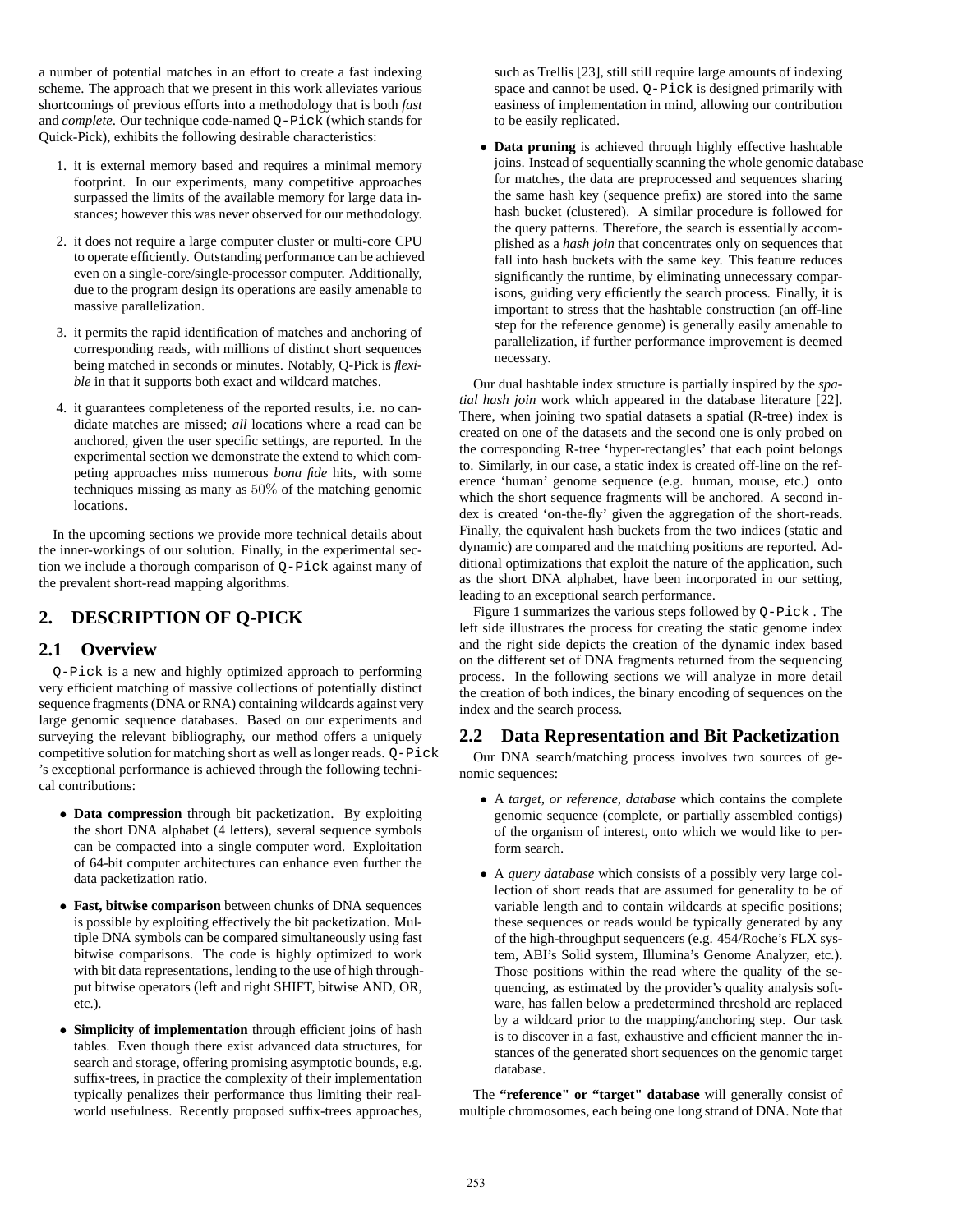

**Figure 1.** Overview of the Q-Pick approach

we are interested in anchoring the generated reads on both the forward and reverse strands of each chromosome: instead of encoding separately the two strands of each chromosome, we opt to reduce the indexing-space requirements by appropriately processing the query database (only single strand) and incorporating additional bookkeeping (this is explained in detail below).

The **"query" database** itself is generated from the multiple sequences to be anchored. Next, and due to the different sequence extraction and encoding schemes that have to be deployed in each case, we provide separate descriptions on how to represent and encode sequences from these two databases,

#### *2.2.1 Encoding the "target" database*

We begin by describing the pre-processing, data representation and encoding of the reference genome into a binary format. This will allow its compact representation and also effectively determine the mapping functions of the constructed hashtable index.

Let's assume for the moment that  $L_{read}$  represents the length of a read and that the maximum length of all reads to be matched and anchored on the genome is  $L_{max}$ . Given  $L_{max}$ , all N-grams with this size are extracted from the target database (e.g. human genome). This can be achieved simply by positioning a sliding window of length  $L_{max}$ , extracting the appropriate subsequence, sliding the window one position to the right and repeating this step. It is important to stress that all possible subsequences of length  $L_{max}$  are extracted, and thus one can guarantee that no potential matching subsequences will be missed. The process is repeated in turn for each of the different chromosomes in the genome of interest (e.g. 24 in the case of the human genome). Recall, that only the forward strand of each chromosome is processed during this encoding stage.



**Figure 2.** N-gram extraction from the reference genome

Subsequently, each of the extracted N-grams  $q$  is broken into two logical parts: the *head* and the *tail* with lengths  $L<sub>h</sub>$  and  $L<sub>t</sub>$ , respectively. The head will serve as the indexing key into the formed hashtable (i.e. it will "point" to the appropriate bucket) whereas the tail corresponds to the remaining nucleotides of the N-gram, and represents the content that will be stored in the hashtable bucket pointed to by the head. In our implementation, we use  $L_h = 14$  nucleotides as the key; given that the DNA comprises four bases (A,C,G,T), the hashtable can have a maximum of  $4^{14} = 268, 435, 456$  buckets. An additional binary table, called "Marker Table", with  $4^{14}$  positions will also be employed, indicating the empty and non-empty bins of the hashtable. This table will be used later on when performing search of the hashtable.

Each nucleotide  $g(i)$  of the head will be mapped into two binary digits using a function  $\phi$  as follows: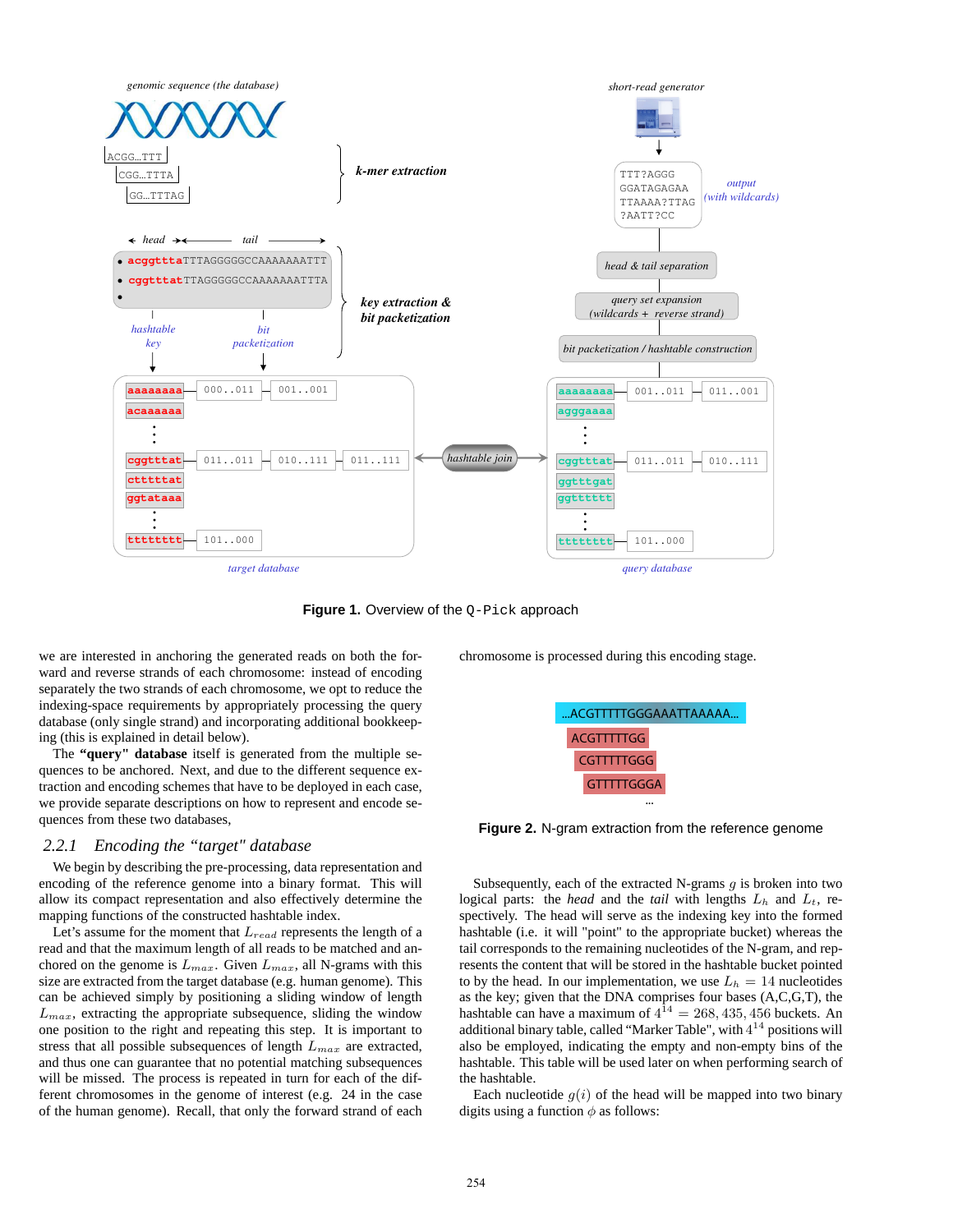$$
\phi(g(i)) = \begin{cases}\n00 & \text{if } g(i) = A \\
01 & \text{if } g(i) = C \\
10 & \text{if } g(i) = G \\
11 & \text{if } g(i) = T\n\end{cases}
$$

Therefore, for an extracted N-gram  $g$ , if  $\bigcup$  is a string concatenation function, then the mapping function  $f$  to the appropriate hashtable position is defined as:

$$
f(g) = \phi(g(1)) \bigcup \phi(g(2)) \bigcup \ldots \bigcup \phi(g(L_k))
$$

For example, as shown in Figure 3 for the pattern:

ACGTACGTACGTACGTACGACACGTAC

its head would be:

#### ACGTACGTACGTAC

and will be encoded as 0x01b1b1b1 in hexadecimal, which corresponds to bucket number 28, 422, 577 in the hashtable and indicates that the tail of the extracted N-gram, i.e. GTACGACACGTAC, will be stored in that bucket of the hashtable. Clearly,  $L_t$  satisfies the following condition:  $L_h + L_t \leq L_{max}$ .



Figure 3. Encoding and binarization of the head of the extracted N-grams (hashtable key)

We point out that the distinction between head and tail of the Ngram serves a dual purpose:

- 1. It serves as a way of extracting a key for the hashtable, and
- 2. It results in a reduction of the dataset size, since the head does not need to be explicitly stored. Therefore, for all sequences that share the same head, only their corresponding tail portions need to be recorded in the corresponding bucket that is pointed to by the head portion of the N-gram.

For the tail, which is the portion that will actually be stored in each bucket, we employ a different encoding scheme in order to make it amenable to fast bitwise operations. Now, we replace each symbol of the tail by a 4-bit vector: the i-th bit  $(i=1,2,3,4)$  will be 1 if the symbol at hand corresponds to the i-th letter of the 4-letter alphabet, and 0 otherwise. We note also that if the tail of the extracted N-gram does not fill the fixed maximum tail length (i.e. if  $L_t < L_{max} - L_h$ ) then the remaining positions are padded with wildcards, which will allow them to be matched with any nucleotide. For the scope of this paper,

wildcards are denoted with *dots*; wildcards need their own binary representation *dots*. All these considerations, result in the following bit-vector encoding function  $\psi$  of the tail nucleotides:

$$
\psi(g(i)) = \begin{cases}\n0001 & \text{if } g(i) = A \\
0010 & \text{if } g(i) = C \\
0100 & \text{if } g(i) = G \\
1000 & \text{if } g(i) = T \\
0000 & \text{if } g(i) = . \text{ (wildcard)}\n\end{cases}
$$

In our experiments we assumed a maximum length  $L_{max} = 30$  the query reads, and thus for the N-grams that are extracted from the target database. Consequently, the length of the tail  $L_t = L_{max}$  –  $L_h = 30-14 = 16$  nucleotides which can be easily packed into a 64bit long integer. Therefore, later when comparing query sequences with the already indexed ones, we can deploy fast bitwise operations of 64-bit architectures  $<sup>1</sup>$ .</sup>

It is important to point out Q-Pick can be easily modified to handle the kinds of reads produced by the newer platforms, whose average length exceeds the value of  $L_{max} = 30$  that we have assumed for this implementation. To handle this case, straightforward modifications will be required during the encoding of both the target and query databases:in order to avoid interrupting the flow of the presentation, we discuss these modifications in the end.



**Figure 4.** Contents of the hashtable buckets (tail of the Ngram)

*Example:* Suppose that the target database consists of the sequence:

#### ATAGACTAAAAAAAAAAAAAAATT

Since  $L_{max} = 30$ , all 30-grams that contain at least  $L_h + 1 = 15$ characters and are no longer than 30 characters are extracted. As we discussed, N-grams that are shorter than than  $L_{max}$  characters will be padded with dots (i.e. wildcards) up to the length  $L_{max}$ . In the below, we will denote the head (resp. tail) part of the extracted subsequences using lower (resp. upper) case letters. For simplicity of presentation we do not depict the binary representation of the sequence but only its symbolic one. Finally, on the record containing the tail part of the N-gram, the shown trailing number pinpoints the location of that Ngram in the given sequence. For the example sequence shown above, the N-grams that will be extracted are:

| atagactaaaaaaaAAAAAAAATT 1                       |   |
|--------------------------------------------------|---|
| tagactaaaaaaaaAAAAAAATT 2                        |   |
| agactaaaaaaaaaAAAAAATT 3                         |   |
| gactaaaaaaaaaaAAAAATT 4                          |   |
| actaaaaaaaaaaAAAATT                              | 5 |
|                                                  | 6 |
| taaaaaaaaaaaaAATT                                |   |
| $aaaaaaaaaaaaa$ $ATT.$                           | 8 |
| aaaaaaaaaaaaa $TT\ldots\ldots\ldots\ldots\ldots$ | 9 |
| aaaaaaaaaaaaatT                                  |   |
|                                                  |   |

<sup>1</sup>Obviously, for longer extracted N-grams, the process remains identical with the exception that fewer sequences can be compared at once.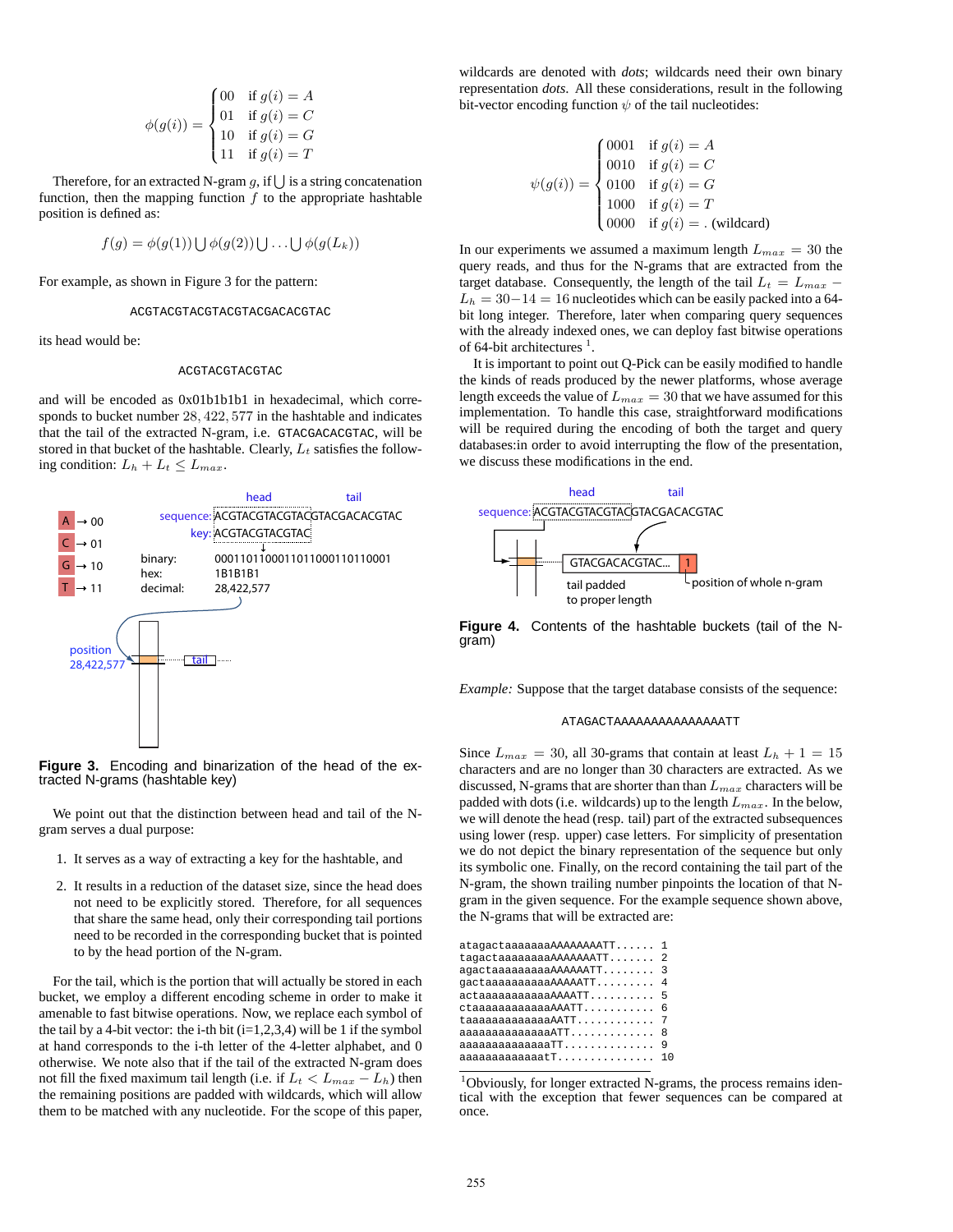All the N-grams that share the same key (i.e. the first  $L_h = 14$ characters) will be clustered into the same hashtable bucket. The resulting hashtable entries will contain the trail subsequence and also its original position on the chromosome. The hashtable would look like (the string within the square brackets correspond to the index of the hashtable bucket):

| [aaaaaaaaaaaaaaaaa] <att, 8="">, <tt, 9=""></tt,></att,>                       |  |  |
|--------------------------------------------------------------------------------|--|--|
| $[aaaaaaaaaaaaat] \langle T, \ldots, \ldots, \ldots, \ldots, 10 \rangle$       |  |  |
| $[actaaaaaaaaa] AAATT$ , 5>                                                    |  |  |
| $[aqacta aqaa aqaa] AAAAATT$ $3>$                                              |  |  |
| $\lceil \text{ataqactaaaaaa} \rceil$ <aaaaaaaaatt <math="">1&gt;</aaaaaaaaatt> |  |  |
| $[ctaaaaaaaaaa] AAATT$ 6>                                                      |  |  |
| $[qacta a a a a a a a a a] AA AATT 4>$                                         |  |  |
|                                                                                |  |  |
| $[taqactaaaaaaa] AAAAAATT 2>$                                                  |  |  |

|                                                                      |   | I for each chromosome C of the genome                                                                                                                          |
|----------------------------------------------------------------------|---|----------------------------------------------------------------------------------------------------------------------------------------------------------------|
| $\frac{2}{3}$                                                        | ł | for position=1:length(chromosome C)                                                                                                                            |
| $rac{4}{5}$<br>$\begin{array}{c} 6 \\ 7 \end{array}$<br>8<br>9<br>10 |   | // extract N-gram of length L<br>// at current position<br>$q =$ extract(C, position, L);<br>$H = Head(g)$ ; // extract head<br>$T = Tail(q); // extract tail$ |
| 11<br>12<br>13                                                       |   | $key = binarizedHead(H)$ ; // head encoding<br>content = binarizeTail(T); // tail encoding                                                                     |
| 14<br>15<br>16<br>17                                                 |   | // place in proper hash bucket<br>pointer = Hash TargetDB <key>;<br/>append(pointer) -&gt; {c: content, p:position}</key>                                      |
| 18<br>19<br>20<br>21                                                 | ₹ | // indicate that bucket has content<br>Marker Table <key> = <math>1</math>;</key>                                                                              |
| 22<br>23<br>24<br>25<br>26                                           |   | // record each bucket to a separate<br>// file on disk<br>for each non empty(Marker Table)<br>write to disk(Hash TargetDB <key>);</key>                        |

**Figure 5.** Algorithm for creation of the database on the reference genome

An overview of the algorithm for the creation of the reference database is given in Figure 5. It is important to stress here that only non-empty hashtable buckets need to be recorded and stored on the disk. Moreover, the process of transcribing the hash buckets on the disk can be done in an efficient and memory-friendly way by exploiting the performance benefits of *batch writes* on the disk. A memory buffer is kept for each hashtable bucket and the corresponding portion of the bucket is directed to the disk not constantly, but only when the memory buffer size of the bucket is filled. The efficiency of such a construct has also been noticed in the construction of *seeded trees* when performing external memory joins [22].

Next, we describe how the set query sequences are encoded and stored on a different query hashtable.

#### *2.2.2 Encoding the query database*

The query database will typically comprise millions of distinct sequences, which will be generated by the sequencing platform. We now formally describe the creation of the query sequences' hashtable.

Similarly to the creation of the target database, each query sequence is logically divided into a head and a tail part, using two (2) and four (4) bits for the encoding, respectively, identically to what was done for the reference genome. However, there are two differences between the target database and the query database:

• the typical query sequences may contain one or more wildcards ("don't care") symbols. This is unlike the case of the N-grams that we extracted from the target database and which contain

wildcards only at the terminating positions where they serve as padding elements.

• query sequences can have variable length, compared to the fixed length N-grams that are extracted from the genomic database.

Wildcards are treated differently depending on whether they exist in the head or the tail of a sequence in the query database; this is because the head is used as the key of the hashtable mapping function.

- **Case 1**: One or more wildcards exist in any of the  $L_h$  positions of the head of the query. In this case each wildcard is *expanded* into the relevant A,C,G,T symbols, in order to form all appropriate hashtable keys. For example, if the head of query  $q$  is .TTTTTTTTTTTT. then the expansion will generate a total of  $4 \times 4 = 16$  potential head sequences and the corresponding hashtable bucket indices where the tails of all the patterns that share the same head .TTTTTTTTTTTT. are to be found. Therefore, the same tail of query  $q$  will be hashed onto a total of 16 positions of the query hashtable index. An illustration of the expanded sequences is shown in Figure 6
- **Case 2**: One or more wildcards exist in any of the  $L_t$  positions of the tail of a query. In this case, each such wildcard will be encoded using the bit vector 0000 (recall that 4 bits are utilized to encode each of the nucleotides and the wildcard). The reason for the encoding will be become apparent shortly, when we explain the matching function utilized to join the query and reference database hashtables. This encoding for the wildcard, as will be shown later on, can exploit bitwise operations for fast sequence comparison.





Finally, since query patterns may be of variable length, and similarly to the trailing N-grams of the target genome, query tails that are shorter than the  $L_{max} - L_h = 30 - 14 = 16$ , will be padded with wildcards (i.e. zeros).

**Example:** The 16-letter tail the 30-nucleotide-long query

ACGTACGTACGTACGTACG.AC..ACGTAC

is GTACG.AC..ACGTAC and will be encoded as the hexadecimal number 0x4812401200124812. If the tail of the pattern were GTACG.AC..AC, which is only 12-nucleotides long, it would have been padded-up with four '.' at the end, and encoded as  $0 \times 4812401200120000$ .

## *2.2.3 Indexing of the Query Database for handling Forward and Reverse strands of Target Genome*

Recall that the target DNA consists of two strands; the forward and the reverse, both of which need to be searched for instances of a query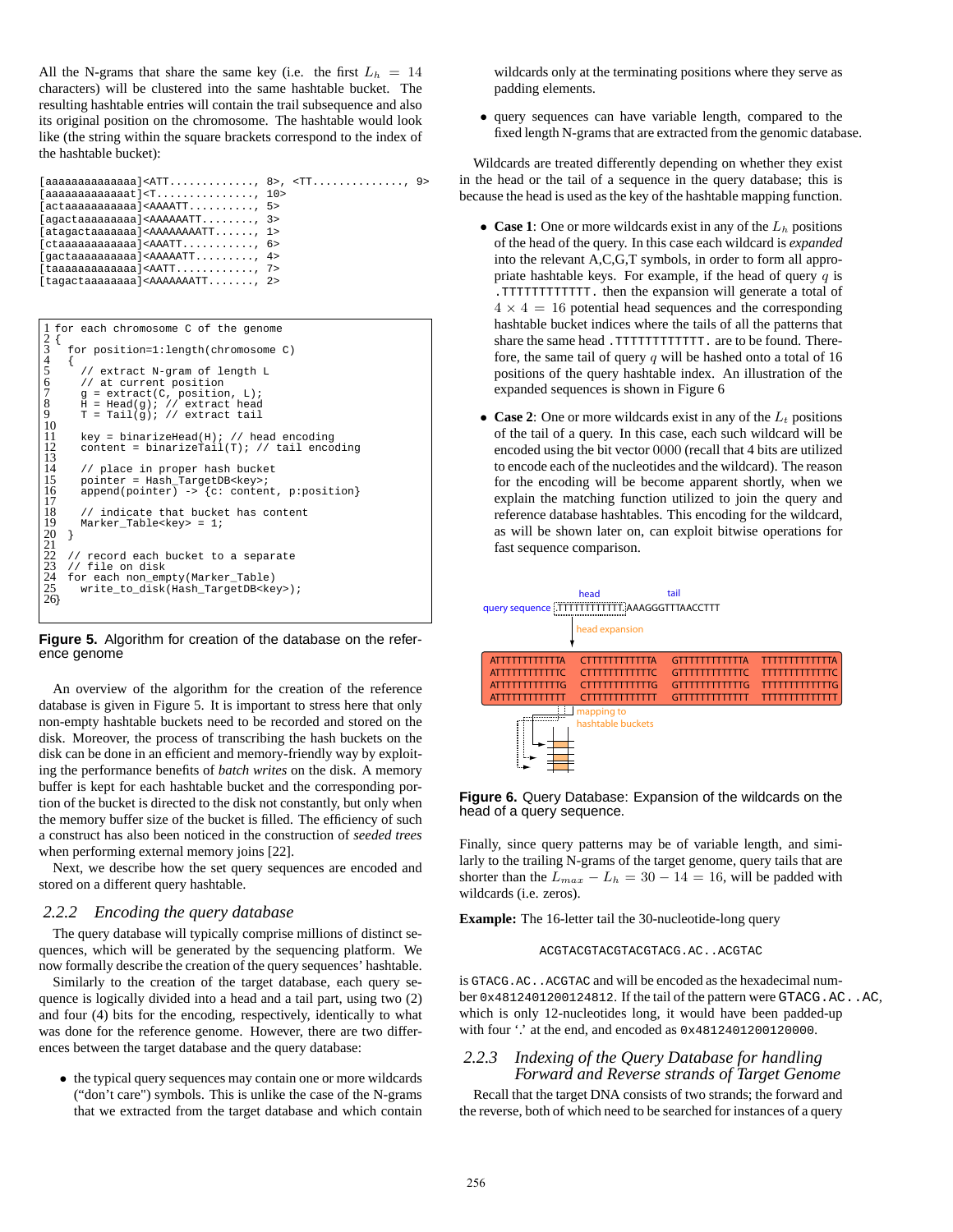sequence. In lieu of explicitly encoding the reverse strand in the target database hashtable, which would effectively double the size of indexed data, we chose to simply expand the query set by generating and encoding the reverse complement of each query. This leads to a reduction of overall storage requirements because the query database will typically be smaller in size. Therefore, instead of searching the forward and reverse strands of a given chromosome for instances of a query, we search only the forward strand for instances of a query or of a queryŠs reverse complement. This design strategy results in a much more compact representation, and, by extension, contributes to the realized speed gains.

This mapping is performed as follows; if  $\hat{s}$  denotes the reverse complement of symbol s, with  $s \in \{A, C, G, T\}$ , then the reverse complementary sequence of an N-gram  $g$  can be written as:

$$
\hat{g} = \hat{g}_n \cup \hat{g}_{n-1} \cup \ldots \cup \hat{g}_1, \text{where } g = g_1 \cup g_2 \cup \ldots \cup g_n
$$

The general concept is shown in figure 7.



**Figure 7.** Accommodating the reverse strand of the DNA through expansion of the (smaller) query set.

**Example:** Suppose that we are presented with the following 4 query sequences:

- 1: ACAAAAAAAAAAAATT
- 2: AC.AAAAAAAAAAAAA
- 3: TTTTTTTTTAGTCTAG
- 4: TTTTTTTTTAGTCTAT

This initial set of 4 queries will be expanded into the following 8 sequences:

```
1: acaaaaaaaaaaaaTT
```
- 2: aattttttttttttGT
- 3: ac.aaaaaaaaaaaAA
- 4: ttttttttttttt.GT
- 5: tttttttttagtctAGG
- 6: cctagactaaaaaaAAA
- 7: tttttttttagtctAT
- 8: atagactaaaaaaaAA

For example, the first sequence (ACAAAAAAAAAAAATT) will generate also the reverse complimentary sequence AATTTTTTTTTTTTCT. In each case, the lower case letters indicate the portion of the query that corresponds to the head and will be used as the key. The tail is shown using capital letters. As described above, each of the wildcards contained in the head portion will be dereferenced into each of the 4 possible DNA symbols in turn. In the above example, we have 2 such query sequences ( $\sharp 3$  and  $\sharp 4$ ) each containing a single wildcard; thus, query  $\sharp 3$  will be replaced by 4 new strings as will query  $\sharp 4$ , resulting in a grand total of 8 − 2 + 4 + 4 = 14 strings.

The complete process for encoding the query sequences is captured in Figure 8.

```
for each sequence S
2 {
    for position=1:length(S)
4 {
          generate reverse complement sequences
       {candidate sequences} = reverseComplement(S);7
       for each candidate sequence s
9 {
         H = Head(s); // extract head<br>
T = Tail(s); // extract tail
           = Tail(s); //
12
          \{keys\} = expand wildcards(H);
                  = binarizedHead({key};\text{content} = \text{binarizeTail}(\texttt{T})16
         for each key
18 {
            // place in proper hash bucket
20 pointer = Hash_QueryDB<key>;
21 append(pointer) -> {c: content};
\begin{array}{c} 22 \\ 23 \\ 24 \end{array} }
```
**Figure 8.** Algorithm for creation of the query database

#### **2.3 Search Process**

After the hashtables of each chromosome of the target database and the hashtable of the query set have been created, the search process is initiated as a hashtable join of the buckets with the same key.

First off, the "Marker" table of the target hashtable which indicates the non-empty buckets in the reference database is loaded in memory. The process proceeds by scanning through the buckets of the query hashtable and examining the corresponding position on the Marker Table (see Figure 9). If the Marker table indicates that there are entries in the corresponding bucket on the genome hashtable, then that bucket is retrieved and its elements (tails of the extracted Ngrams) are compared with the bucket of the same key from the query hashtable (tails of the query sequences).



**Figure 9.** Search process through hash-join

The comparison between the sequences contained in the two buckets can be achieved in a very fast manner utilizing bitwise operations. If we denote the tail of one of the many target genome N-grams by *target\_tail* and the tail portion of a query sequence by *query\_tail*, then a match between the two is successful iff:

 $(*query\_tail* > < target\_tail$   $> = *query\_tail*$ 

where  $\&$  is the bitwise AND operator. We recall from Section 2.2.2 that wildcards are encoded as as 0000. Therefore, the above matching function will hold true also in the presence of wildcard symbols. Moreover, thanks to the right padding with wildcards, the two operands are guaranteed to have the same length so the operation will always be well-formed.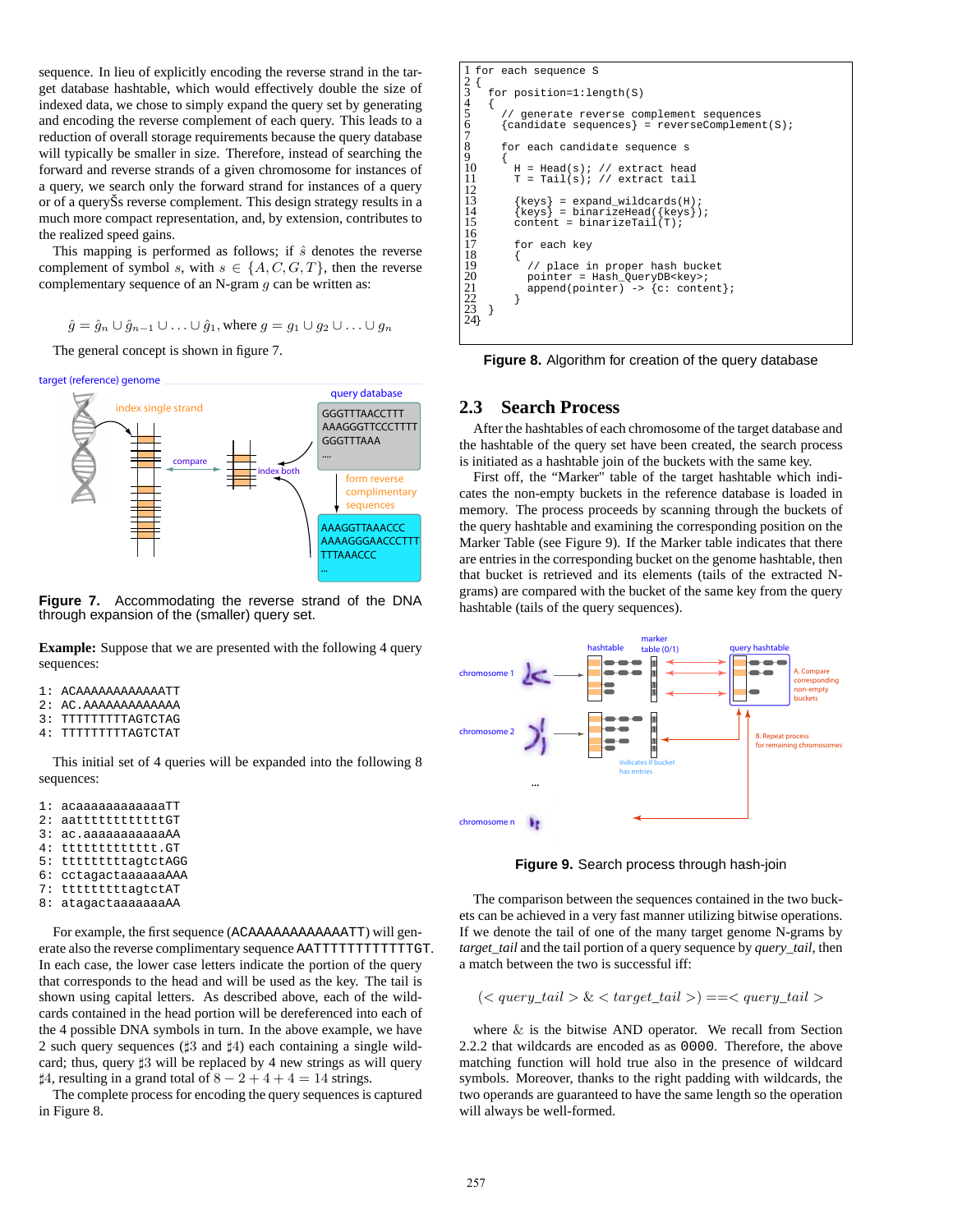Finally, the the comparison between same-key buckets of the query and target hashtables is repeated for the hashtables of each chromosome in turn. The whole search algorithm is given graphically on Figure 9 and pseudocode is provided in Figure 10.

| I load the MARKER array of the target hashtable<br>2 for each bucket B1 in the query hashtable                                                                   |  |
|------------------------------------------------------------------------------------------------------------------------------------------------------------------|--|
| fetch the query bucket <key> from B1<br/>5<br/>if <math>(MARKER[<key>]==1)</key></math></key>                                                                    |  |
| $\overline{6}$<br>load B2 bucket with same <key> as B1<br/><math>\frac{8}{9}</math><br/>for each <query tail=""> in B1</query></key>                             |  |
| 10<br>for each stail> in B2<br>11<br>if ( <query tail=""> &amp; <tail>) == <query tail=""><br/>12<br/>print <match, location=""></match,></query></tail></query> |  |
| 13<br>14                                                                                                                                                         |  |

**Figure 10.** Join of query and target database hashtables

The search process through the join of the two hashtables is very effective, because the majority of the buckets in the target database hashtable contain only a handful of entries. Figure 11 shows on a log-log plot a histogram of the bucket sizes for the first human chromosome. We note that 98.5% of the buckets contain less than 10 entries, indicating that our choice of key and key length, properly separates the different subsequences. Similar results are observed for the remaining chromosomes, as well.



**Figure 11.** Log-log plot of histogram indicating the sizes of the different hash bins. We observe that the majority of the bins contain very few elements (typically 1), which suggests that only few comparisons need to be made between the corresponding database and query bins.

#### **2.4 Visualizing the results**

After the search process is complete, the matching positions and the corresponding sequences are stored on the disk. Given that the matching positions are listed using a chromosome identifier and global coordinates within the chromosome, the matches can be trivially rewritten using, e.g. the BED format (see http://genome.ucsc. edu/FAQ/FAQformat) and uploaded on the UCSC Genome Browser.

We have also instrumented an interactive visualization interface to facilitate a somewhat different kind of exploration of the matching positions, through drill-up/drill-down capabilities, as shown in Figure 12. A histogram of the matching positions with respect to the reference genome length is displayed at the initial screen, while the matches of the queries along with the respective positions are indicated at the bottom of the window. The user can select the bin of interest (range of positions in the genome) and drill down in order to 'zoom in' on a specific range of query matches. Additionally, the user has the ability to adjust the width of the histogram bins, effectively changing the resolution of the view.

The histogram based view of the matches is efficient and effective. At a later incarnation of our GUI, we plan to incorporate annotations corresponding to the regions of the genome where a read has been anchored, a functionality that will certainly strengthen and augment any subsequent analysis.

#### **2.5 Extending Q-Pick to handle long reads**

There are several, rather straightforward ways in which we can extend Q-Pick so that it can handle longer reads. One such way is described here. Let us assume that the query set now comprises variable-length reads whose maximum length  $L_{max}$  is greater than 30, e.g.  $L_{max} = 75$ . The following simple modification will suffice for the purpose and is dictated by our goal of keeping Q-Pick 's memory and storage requirements to a minimum. If we were to continue storing the tail of an N-gram in each bucket of the target genome's hashtable, memory (and storage) requirements would increase proportionally with  $N$ ; for large values of  $L_{max}$  the storage requirements would be substantial. Instead, in the hashtable bucket that is pointed to by the N-gram's head, we enter only the N-gram's position in the genome (but not the sequence of the N-gram's tail). The encoding of the query database remains the same as before with each entry requiring exactly  $4 \times (L_{max} - L_h)$  bits. During the search stage, and prior to the comparison step, the tails of all entries of a given hashtable bucket for the target genome will need to be retrieved through an additional dereferencing step: this is a fast operation and incurs a negligible cost compared to the great savings in storage and memory requirements and the ability to handle much longer reads in the query set.

#### **3. EXPERIMENTS**

In this section, we elaborate on the performance capabilities of Q-Pick through a battery of carefully designed experiments. We conduct extensive scale-up experiments with millions of *distinct* query sequences. As our target databases we utilize the Mouse (NCBIM37.49<sup>2</sup>) and the Human (NCBI36.42<sup>3</sup>) genomes.

#### **3.1 Comparison with other techniques**

We provide comparisons with other prevalent short-word matching techniques that are currently available. The gamut of methods that we compared with Q-Pick was limited by our ability to port them to a SuSE Linux Enterprise Server: we only used those applications that could be ported with only moderate effort and could be run

 $^{2}$ ftp://ftp.ensembl.org/pub/release-49/fasta/mus\_ musculus/dna/

<sup>3</sup> ftp://ftp.ensembl.org/pub/release-42/homo\_sapiens\_ 42\_36d/data/fasta/dna/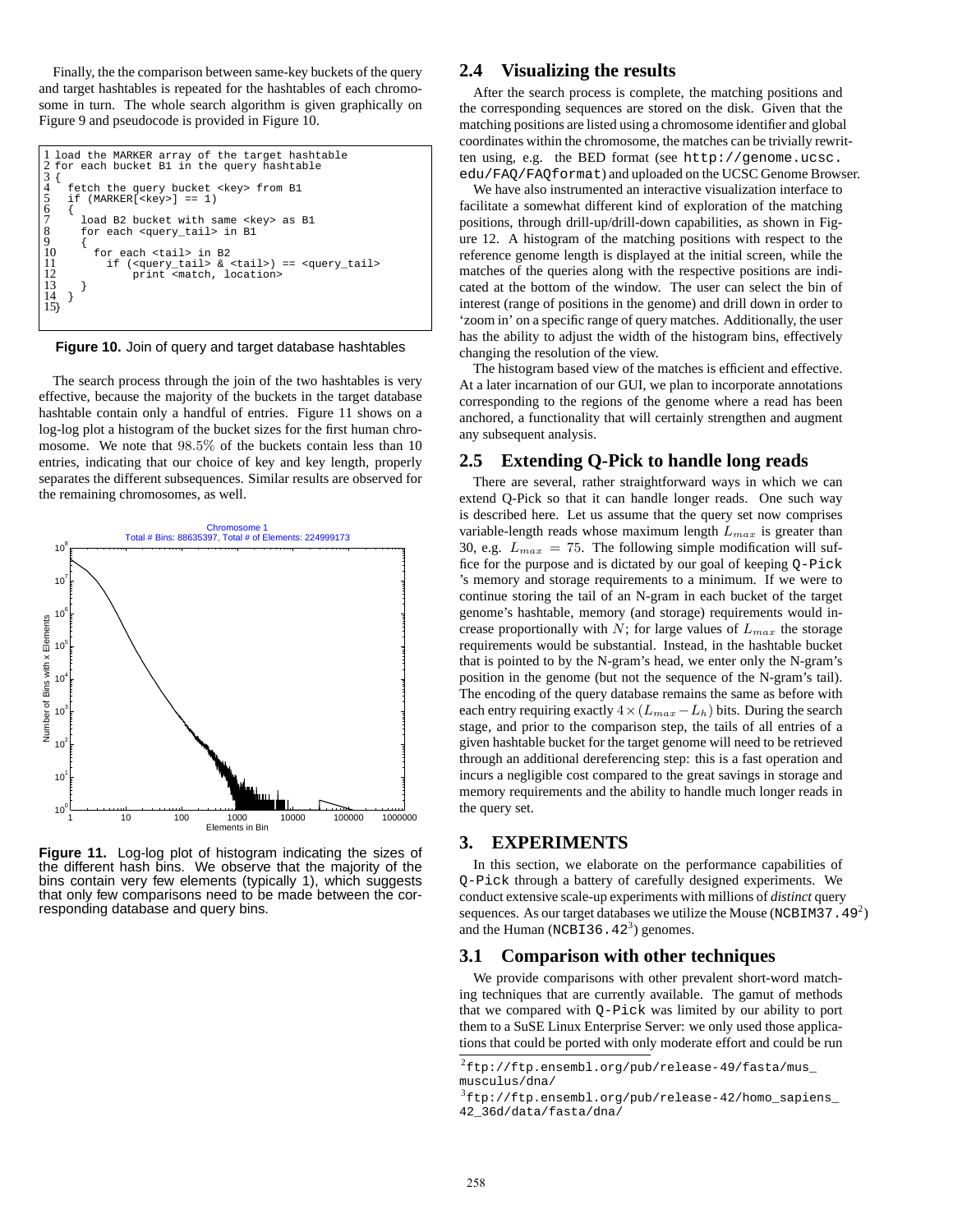

**Figure 12.** Visualization interface for Q-Pick

|               | O-Pick | fetchGWI   | <b>SOAP</b>        | Eland        | BWA          | <b>Bowtie</b> |
|---------------|--------|------------|--------------------|--------------|--------------|---------------|
| Hits          | 358    | 856<br>١υ. | 10, 573, 528       | 799<br>5.597 | 858<br>. 617 | 858           |
| <i>Misses</i> |        |            | 38.330             | 5, 014, 059  |              |               |
| <b>Time</b>   | 79 sec | 186 sec    | $4728 \text{ sec}$ | $555$ sec    | 149 sec      | 331 sec       |



to completion without crashing. The CPU powering the server was a 64bit PowerPC, running at 1.4Ghz; clearly, running Q-Pick on machines with faster CPUs will incur further improvements over what we report below.

The list of similar tools that we used for our comparisons includes:

- **Eland** [4] is a short-read mapping tool that is provided by Illumina as accompaniment to their sequencing platforms.
- **SOAP** (Short Oligonucleotide Analysis Package) [18], is an open-source tool, that has attracted a lot of attention in the bioinformatics community due to its expedient runtime and high specificity of matches.
- **FetchGWI** [10] was specifically designed for short sequence mapping within genomes in a rapid manner. It is also one of the few approaches that makes claims about completeness of matching (i.e. that all matching positions will be found and reported).
- Finally, **Bowtie** [12] and **BWA** [16] are slightly different than the other techniques in that they derive their speed by working with a genome that has been represented using the Burrows-Wheeler transform.

The results of our comparison are shown in Table 1. For this particular experiment the query database comprised 1 million *distinct* 22-mers, that were searched against both strands of the mouse chromosome 1 (a total of 197M x 2 nucleotides).

From this first experiment we can draw several conclusions. First, Q-Pick can be *between* 2−60 *times faster* than existing approaches, at the same guaranteeing the exhaustive reporting of all anchoring points for the given query set. Q-Pick , Bowtie and BWA were the only approaches that reported all matches: the remaining methodologies missed numerous *bona fide* anchroring positions for the employed query set.

It is important to stress here that the reported times represent the end-to-end time for performing all the necessary preprocessing of the query set, searching anchoring, and finally the reporting of the results. While, Q-Pick and fetchGWI, Bowtie and BWA report all hit locations, SOAP and Eland report counts for the hits of a given read but the location of the 1st hit only. In fact, the actual search time of Q-Pick is a mere 19 seconds: the remaining 60 seconds are consumed by the writing to the disk of the  $\sim$ 10 Million matching positions and corresponding genomic sequences to disk.

There is a particularly important point to be made here that relates to comparing performance measures. Indeed, "reporting" a given number of hits requires that they be written to the output device and the time required to do this is proportional to the size of the generated output. Consequently, a method that simply reports counts of hits instead of the actual hits themselves is at a performance advantage compared to a method such as Q-Pick that reports all hits in the form of from/to coordinates and the matching genome string. What this means in practical terms is, that the true speedup that Q-Pick achieves when compared to SOAP or Eland is substantially better than what is indicated by the entries of Table 1.

In the following section we provide a more thorough comparison with fetchGWI: of the available techniques, the latter is the closest methodologically to Q-Pick (use of indexing, hash-joins, etc.).

#### **3.2 Comparison with fetchGWI**

First, we examine the scale-up performance of the algorithms under increasing query set cardinalities. Figure 13 reports the timing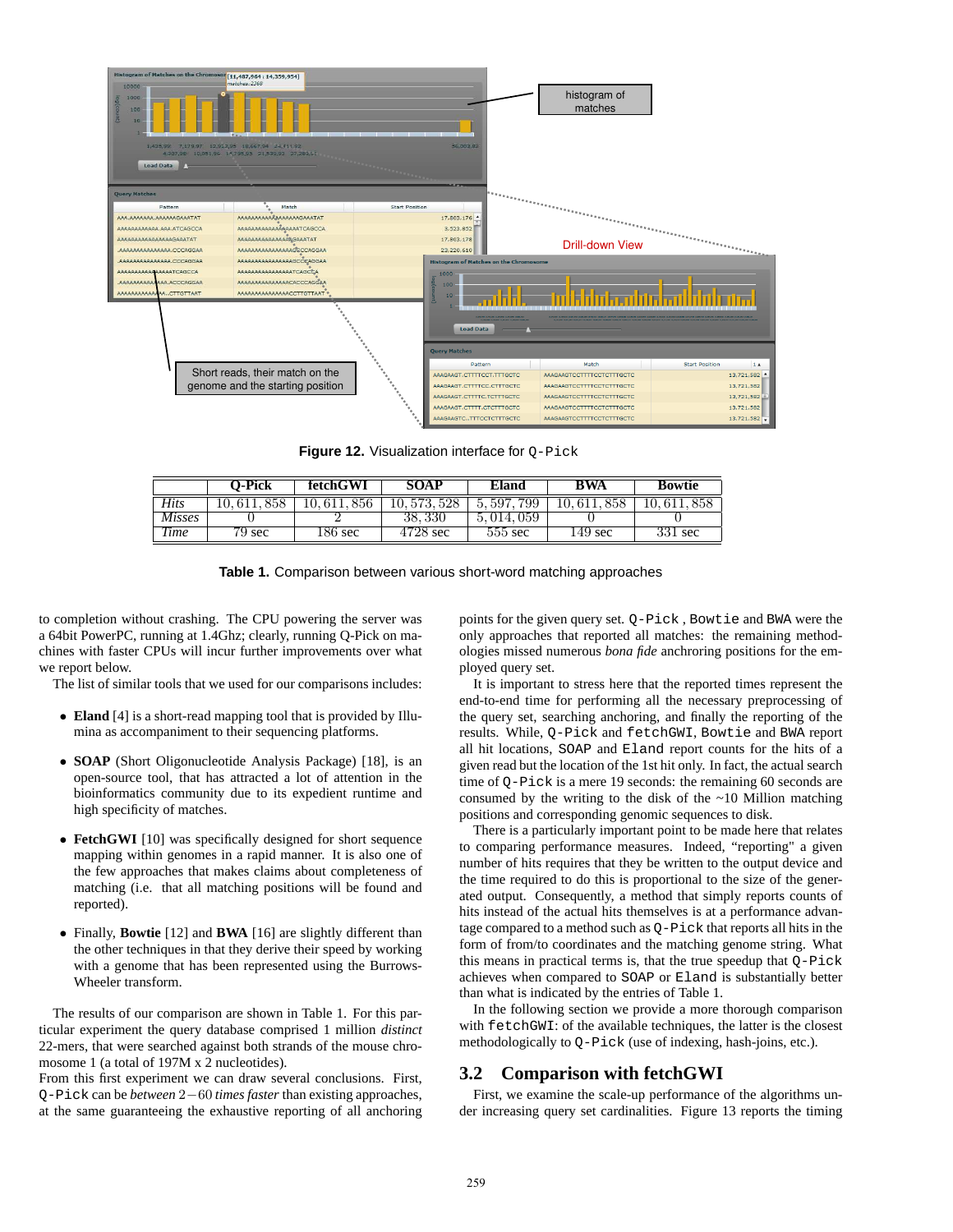experiment when posing query sets of variable cardinalities against human chromosome 1. The query set sizes range from 1 million to 10 million short sequences. Q-Pick outperforms fetchGWI by an order of magnitude in runtime. For example, for the 10 million query set Q-Pick requires just 86 seconds, while fetchGWI executes for more than 23 minutes, on the same platform.



**Figure 13.** Runtime comparison between Q-Pick and fetchGWI. Q-Pick provides an order of magnitude improvement in response time. Q-Pick returns the matching positions of 10 million queries in just 86 seconds compared to 23 minutes required by fetchGWI.

An interesting discovery of this first experiment surfaces when we compare the cardinality of matching positions for the query sets. Figure 14 shows the number of discovered results for the two approaches. Note that fetchGWI misses approximately  $2\% - 3\%$  of the matching positions. This result is counter to the completeness claim of the original fetchGWI publication. However, we suspect that this is very likely the result of an implementation bug in the current release of fetchGWI.



Figure 14. Number of matches found by Q-Pick and fetchGWI. The current implementation of fetchGWI fails to find all the matching positions of the query set; on the tested queries it missed approximately  $2 - 3\%$  of the answer set.

The following experiments elaborate and examine performance issues of our framework against different parameters of the search problem.

## **3.3 Varying the number of wildcard positions**

Q-Pick supports both exact word match and matches with wildcard positions. As the number of wildcard positions increases, so does the search time, since there is an additional increase in the hashtable generation time for a given query set; recall that each wildcard (dot) in the key has to be expanded to the potential A,C,G and T symbols in the query sequence, leading to an increase in the number of matching positions on the reference genome. Moreover, the size of the output set will generally increase with more wildcards impacting the time needed to write things to the output device (see above).



**Figure 15.** Runtime vs Wildcard Cardinality: Search on Chromosome 1 for one Million queries using Q-Pick. Total search time is reported with respect to cardinality of wildcard positions.

The results for this experiment are shown in Figure 15 for different number of wildcards (zero to six positions). Matches for one million distinct query sequences from the *mouse* genome are sought in the forward strand of chromosome 1 of the *human* genome. As expected, there is an exponential increase in the runtime, with the majority of the time being consumed by the query hashtable generation, while the search over the corresponding bins of the query and the database tables remains approximately constant.

For fewer than 4 wildcard positions the search time is less than 1 minute given 1 million distinct queries. Notice, that these numbers still indicate the great improvement in performance that can be achieved by Q-Pick , since 4 wildcards on queries with approximate length of 20, represent uncertainty over 20% of the total number of positions in the query.

## **3.4 Scale-up experiment: Full Genome Search**

In our final experiment, we seeks instances of short, variable-length queries in the entire human genome, looking for matching positions on both forward and reverse strands. Here we demonstrate that our technique can process millions of distinct queries against the human genome and retrieve results in just minutes on a single processor.

Figure 17 shows the pre-processing that is required for the target genome hashtable generation. Building the hashtable for all 24 chromosomes of the human genome requires a little more than 7 hours. Note that this is a one-time, offline cost. The memory requirements for creating the hashtable for human chromosome 1 (the longest chromosome) are 2.1GB, therefore a computer with 3GB of RAM is suf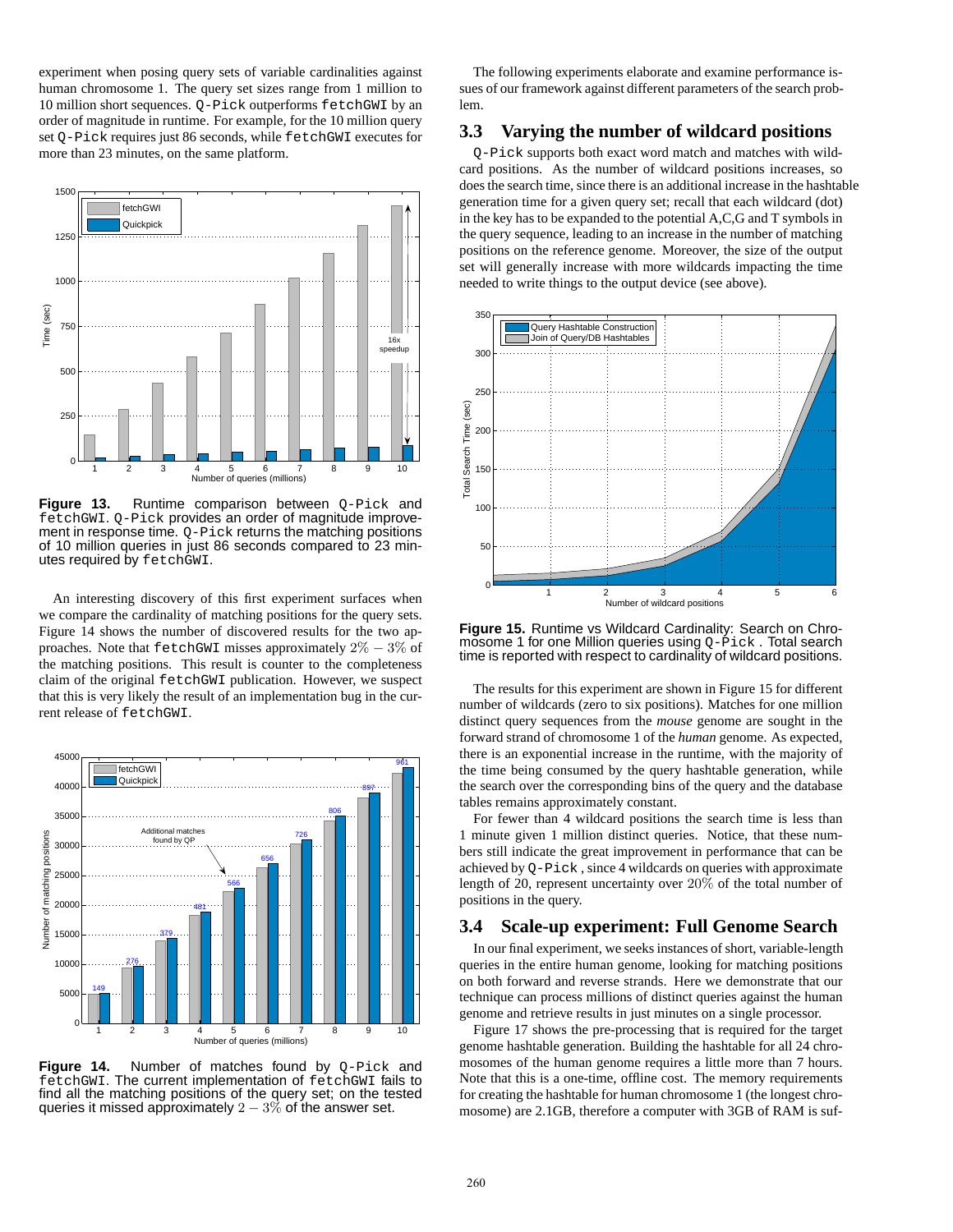ficient for executing full genome search. The lengths of the all human chromosomes used in this experiment are summarized in Figure 16.



**Figure 16.** Lengths (in nucleotides) of the human chromosomes utilized in our experiments.

The query hashtables are generated from the query set and have to be regenerated every time, for a low runtime cost of ~10 seconds for 1 million query sequences; for 10 million query sequences the time needed to build the table rises to ~50 seconds. The mix of queries was created by extracting subsequences between 17 and 30 letters from the mouse genome and randomly replacing 1-3 positions by wildcards. Indicatively, to generate the hashtable for 1 million queries and their reverse complement sequences with 2 wildcards requires 1.6GB of RAM. We measure the time of two subtasks:

- 1. The time spent on generating the query database hashtable
- 2. The search time (or join) of the hashtable bins of the queries with the corresponding database bins (genome).

These runtime costs are reported in Figure 18. One can observe that for 10 distinct million queries the response time is less than 300 sec. This is a very important result, since it allows for a very fast turnaround time, between query set generation from various sources and discovery of their positions on the genome within minutes.

Finally, we also stress that these results correspond to experiments performed on a single processor. Since a separate hashtable is created for each chromosome, the search process of  $Q$ -Pick can be trivially parallelized, by distributing portions of different chromosome hashtables to different host systems, while inducing minimal communication costs. In the future, we plan to evaluate the benefits of offering a parallelized version of the algorithm. However, we should stress that one of the main attractions of our methodology is its exceptional performance even on a single processor.

## **4. CONCLUSIONS**

In this work we presented Q-Pick , a new methodology for anchoring sequence fragments on a genome and reporting all their matches. Q-Pick is considerably faster than the other currently available schemes, while at the same guaranteeing (unlike some of the other methods) the reporting of all the locations where the queries at hand can be anchored. Our experiments on the human genome indicate that Q-Pick can be *up to 60 times* faster than state-of-the-art short sequence matching techniques. Our methodology achieves its exceptional performance through a host of features, such as data packetization, simplicity of implementation, fast hashtable joins and intelligent data pruning.

#### **5. REFERENCES**

- [1] http://seqanswers.com/forums/showthread. php?t=145.
- [2] http:

//www.sanger.ac.uk/Users/lh3/seq-nt.html.



**Figure 17.** Time to generate the necessary hashtables (log scale on time). The left-side bar shows the time to generate the full human genome hashtable, which represents a one-time, offline cost. The rightmost bars demonstrate the time to generate the query hashtables, which need to be regenerated for different query sets.



**Figure 18.** Search time against whole human genome (both forward and reverse DNA strands) for increasing query set cardinalities.

- [3] N. Cloonan, A. Forrest, G. Kolle, et al. Stem cell transcriptome profiling via massive-scale mRNA sequencing. In *Nature Methods 5 (7)*, pages 613–619, 2008.
- [4] A. J. Cox. (Unpublished) ELAND: Efficient Large-Scale Alignment of Nucleotide Databases. Illumina, 2008.
- [5] J. Deng, R. Shoemaker, and B. Xie. Targeted bisulfite sequencing reveals changes in DNA methylation associated with nuclear reprogramming . In *Nature Biotechnology 27*, pages 353–360, 2009.
- [6] J. Dohm, C. Lottaz, T. Borodina, and H. Himmelbauer. SHARCGS, a fast and highly accurate short-read assembly algorithm for de novo genomic sequencing. In *Genome Research 17 (11)*, pages 1697–1706, 2007.
- [7] S. Elbashir, J. Harborth, W. Lendeckel, A. Yalcin, K. Weber, and T. Tuschl. Duplexes of 21-nucleotide RNAs mediate RNA